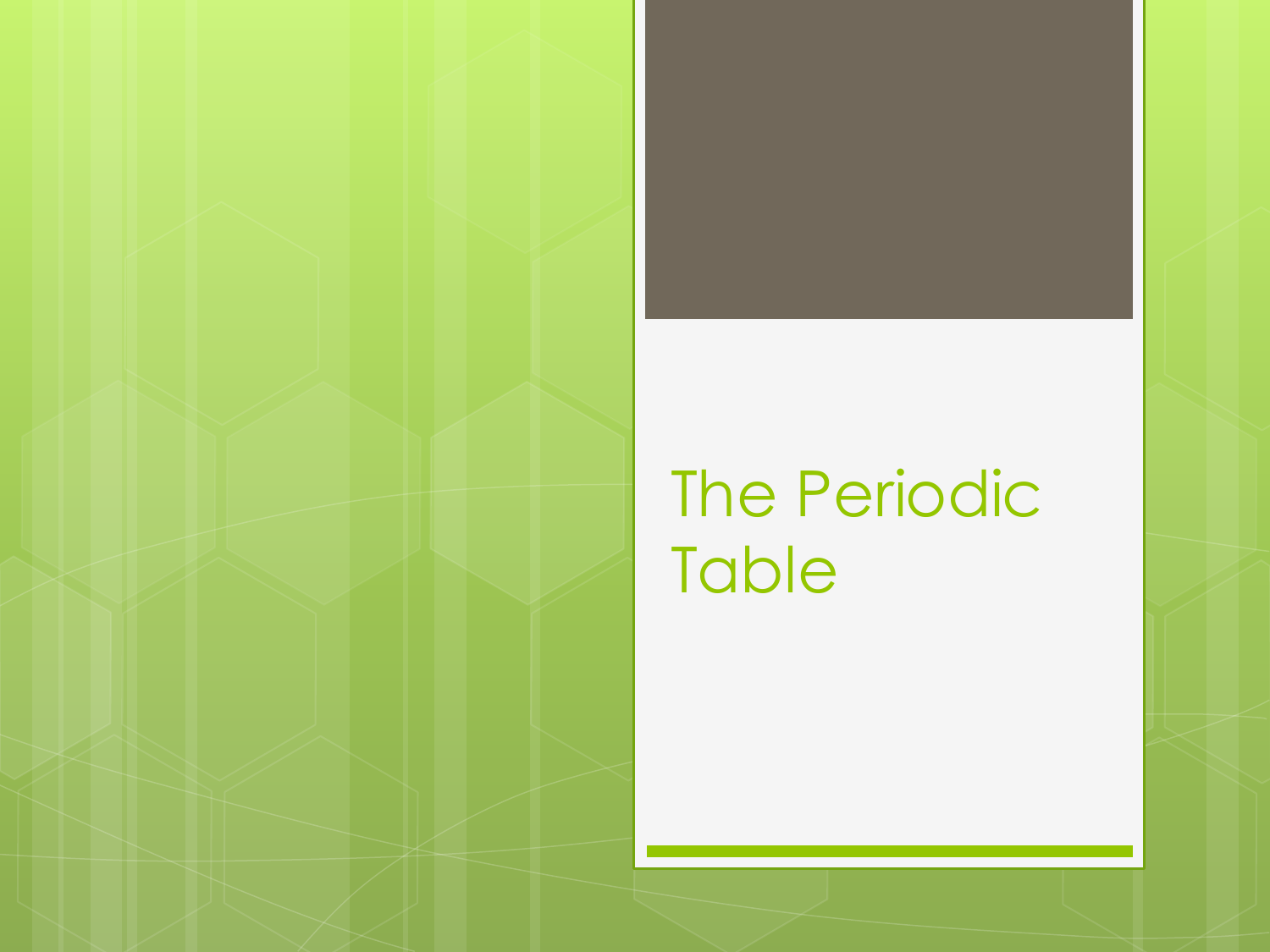# The periodic Table

- o Invented in the 1800's by Medeleev
- o There are 3 very large groups:
	- **o** Metals
	- **o** Non-metals
	- Metalloids (semi-metals)

#### Metals, Nonmetals, and Metalloids

| н<br><b>Holkigan</b>                  |                                     |                                |                                           |                                     |                                  |                                      |                              |                             |                                          |                            |                             |                               |                                 |                                          |                                             |                             | m.<br>œ.<br>He<br><b>Bullion</b> |
|---------------------------------------|-------------------------------------|--------------------------------|-------------------------------------------|-------------------------------------|----------------------------------|--------------------------------------|------------------------------|-----------------------------|------------------------------------------|----------------------------|-----------------------------|-------------------------------|---------------------------------|------------------------------------------|---------------------------------------------|-----------------------------|----------------------------------|
| т<br><b>Latitude</b>                  | m<br>Be<br><b>Bonding</b>           |                                | Metals                                    |                                     |                                  | Metalloids                           |                              |                             | Non-Metals                               |                            |                             | 3<br>B<br>See 11              | 6<br>Ċ<br><b>College</b>        | N<br><b>Not raint</b>                    | s<br>$\Omega$<br><b>Group</b>               | 廢<br>F<br>Former            | łй<br>Ne<br><b>Server</b>        |
| Ш<br>Na<br><b>Southwest</b>           | 12<br>Mg<br><b>Counterprises</b>    |                                |                                           |                                     |                                  |                                      |                              |                             |                                          |                            |                             | 13<br>Al<br><b>CONTRACTOR</b> | 14<br>Si<br><b>Silvers</b>      | 15<br>P<br><b>Thoughand</b>              | 16<br>s<br>School                           | 17<br>CI<br>Calaine         | 18<br>Ar<br>data                 |
| 19<br>к<br><b>Hydrogenet</b>          | 20<br>Ca<br><b>Cidation</b>         | 21<br>Se<br><b>To and well</b> | 22<br>m<br>Tourism                        | 23<br>v<br><b>Number</b>            | 24<br>Cr<br><b>Thompson</b>      | 25<br>Mn<br>Mangarow                 | 26<br>Fe<br><b>Book</b>      | 27<br>Сō<br><b>Kidsk</b>    | 28<br>Ni<br>NAMA                         | 29<br>Cu<br><b>Contact</b> | 30<br>Zn<br><b>Fax</b>      | 31<br>Ga<br>Kallins           | 32<br>Ge<br><b>Anti-America</b> | 33<br>As<br><b>Notes</b>                 | 34<br>Se<br><b><i><u>Subscripts</u></i></b> | 35<br>Br<br><b>Brown as</b> | 36<br>Kr<br><b>Econom</b>        |
| 37<br>Rb<br><b>Exhibit</b>            | 38<br>$S_{\rm T}$<br><b>Several</b> | 39<br>Y<br>Titing              | 40<br>Zr<br><b>Tennise</b>                | 41<br>Nb<br><b>Sidney</b>           | 42<br>Mo<br>Military             | 43<br>Te<br>Technician               | 44<br>Ru<br><b>Reference</b> | 45<br>Rh<br>Endnet          | 46<br>Pd<br><b>Tallahan</b>              | 47<br>Ag<br>Sing           | 48<br>Cd<br><b>Cultures</b> | 49<br>In<br>Industry          | 50<br>S <sub>n</sub><br>Tu.     | 51<br>Sh<br><b>Latinum</b>               | 52<br>Te<br><b>Links</b>                    | 53<br><b>Linkins</b>        | 54<br>Xe<br><b>Name</b>          |
| 55<br>C <sub>S</sub><br><b>Course</b> | 56<br>Ba<br>Barriott                | 57<br>La<br>Londones           | 72<br>Hf<br><b><i><u>Harbourn</u></i></b> | 73<br>Ta<br>Tuesday                 | 74<br>w<br>Tuesdown              | 75<br>Re<br><b><i>Africanone</i></b> | 76<br>Os<br><b>Chairman</b>  | 77<br>Ir<br><b>Williams</b> | 78<br>Pt<br><b><i><u>Flament</u></i></b> | 79<br>Au<br><b>GAL</b>     | 80<br>Hg<br>Mission         | 81<br>m<br><b>Thefaut</b>     | 82<br>Pb<br>Voted?              | 83<br>Bi<br><b><i><u>Simonsk</u></i></b> | 84<br>Po<br><b>Pullment</b>                 | 85<br>At<br><b>Europeia</b> | 86<br>Rm<br><b>Higher</b>        |
| 37<br>Fr<br>Testuran                  | 88<br>Ra<br><b>Madison</b>          | 89<br>Ac<br>Automotive         | 104<br>Rf<br><b>Extentionlyin</b>         | 105<br>Db<br><b>The Real Former</b> | 106<br>Sg<br><b>North report</b> | 107<br>Bh<br><b>Building</b>         | 108<br>Hs<br><b>Planner</b>  | 109<br>Mt<br>Milenous       | 110                                      | 111                        | 112                         | 113                           | 114                             |                                          |                                             |                             |                                  |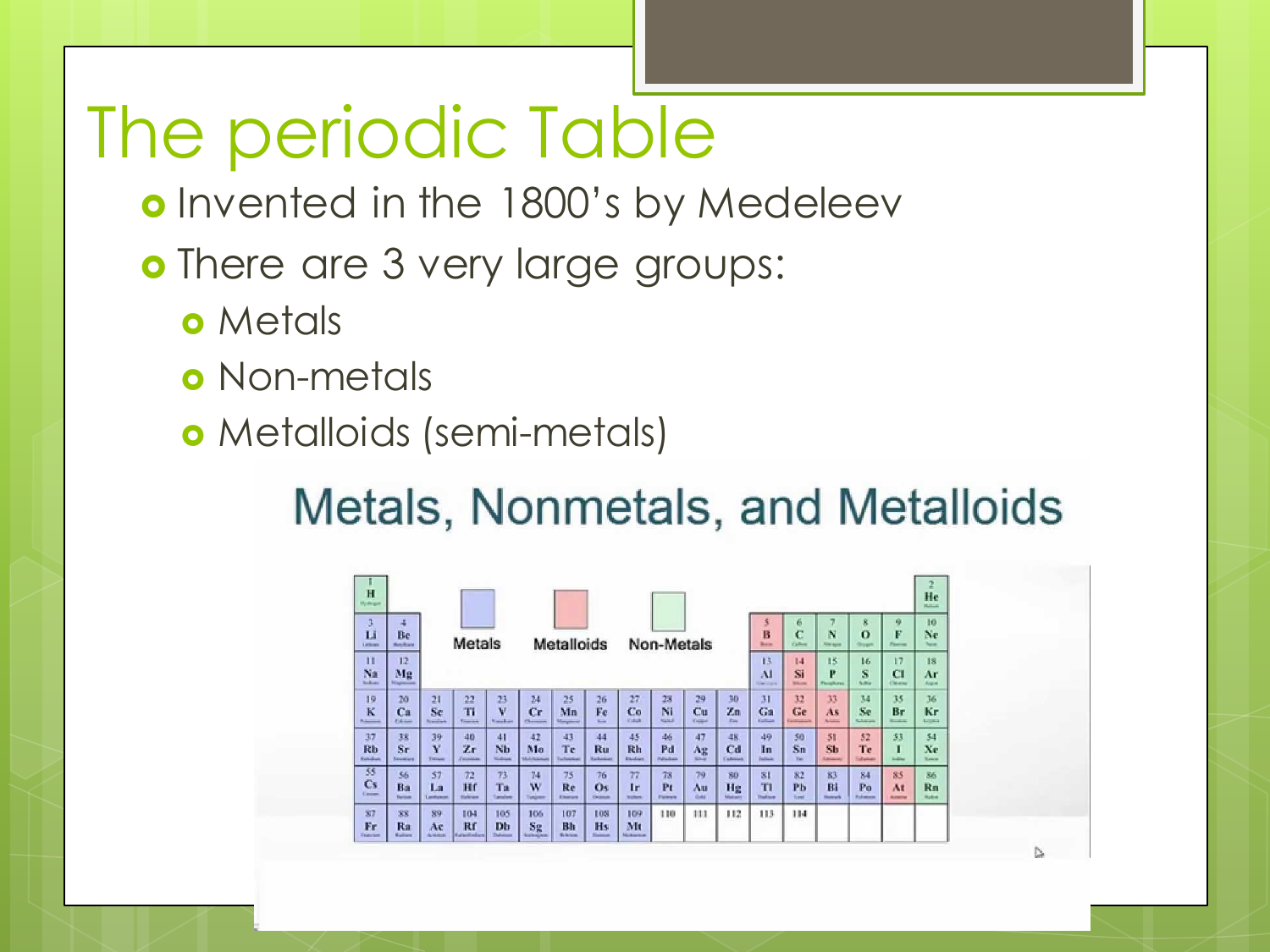# Periodic Table Organization

- The horizontal rows are called **periods.** Elements in the same period have the same **number of energy levels / electron shells**
- Vertical columns of elements are called **groups** or **families.** Members of each group have similar **physical** and **chemical** properties because of the number of **electrons** in their outermost shell.

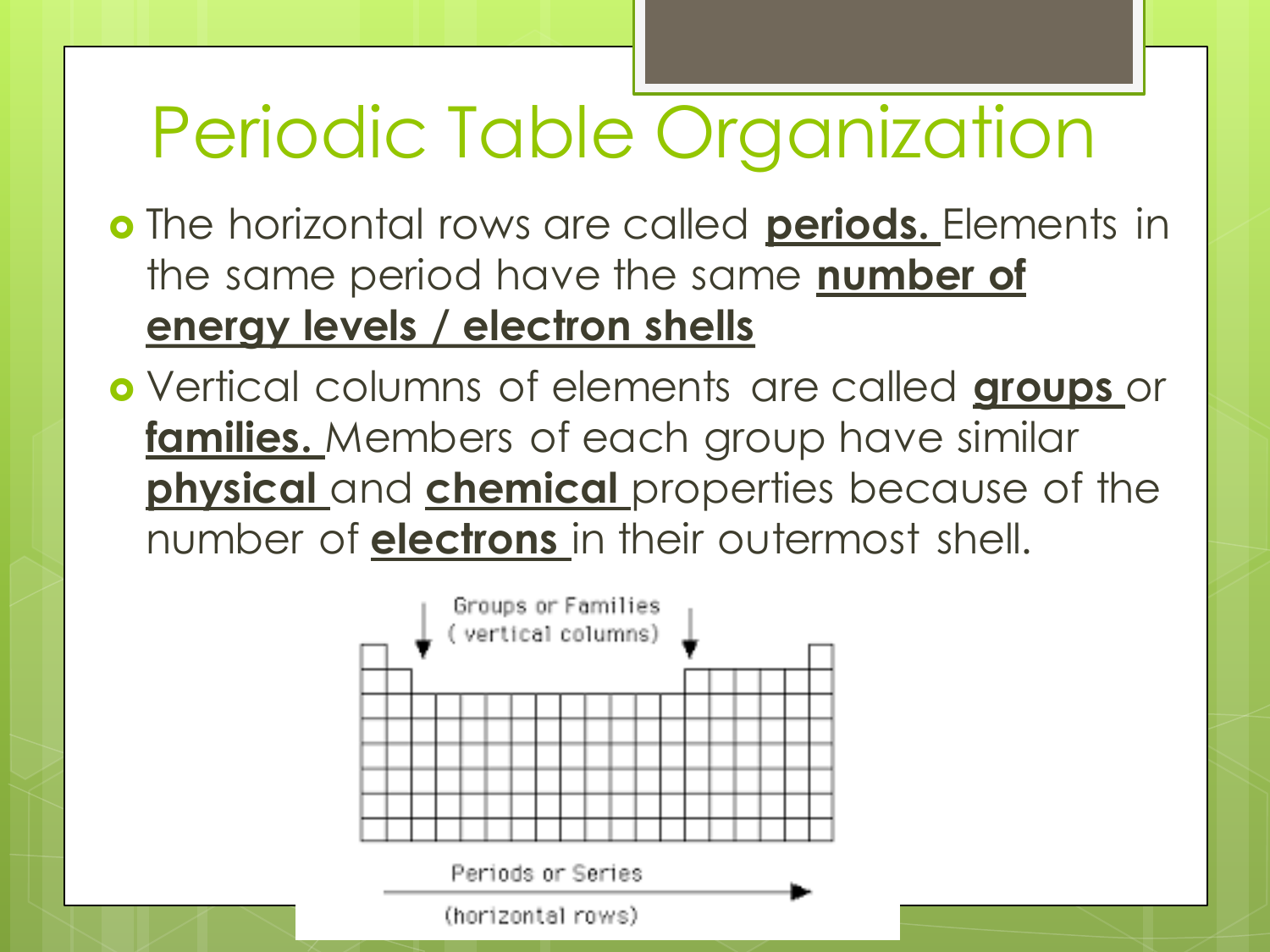## Group 1 – Alkali Metals

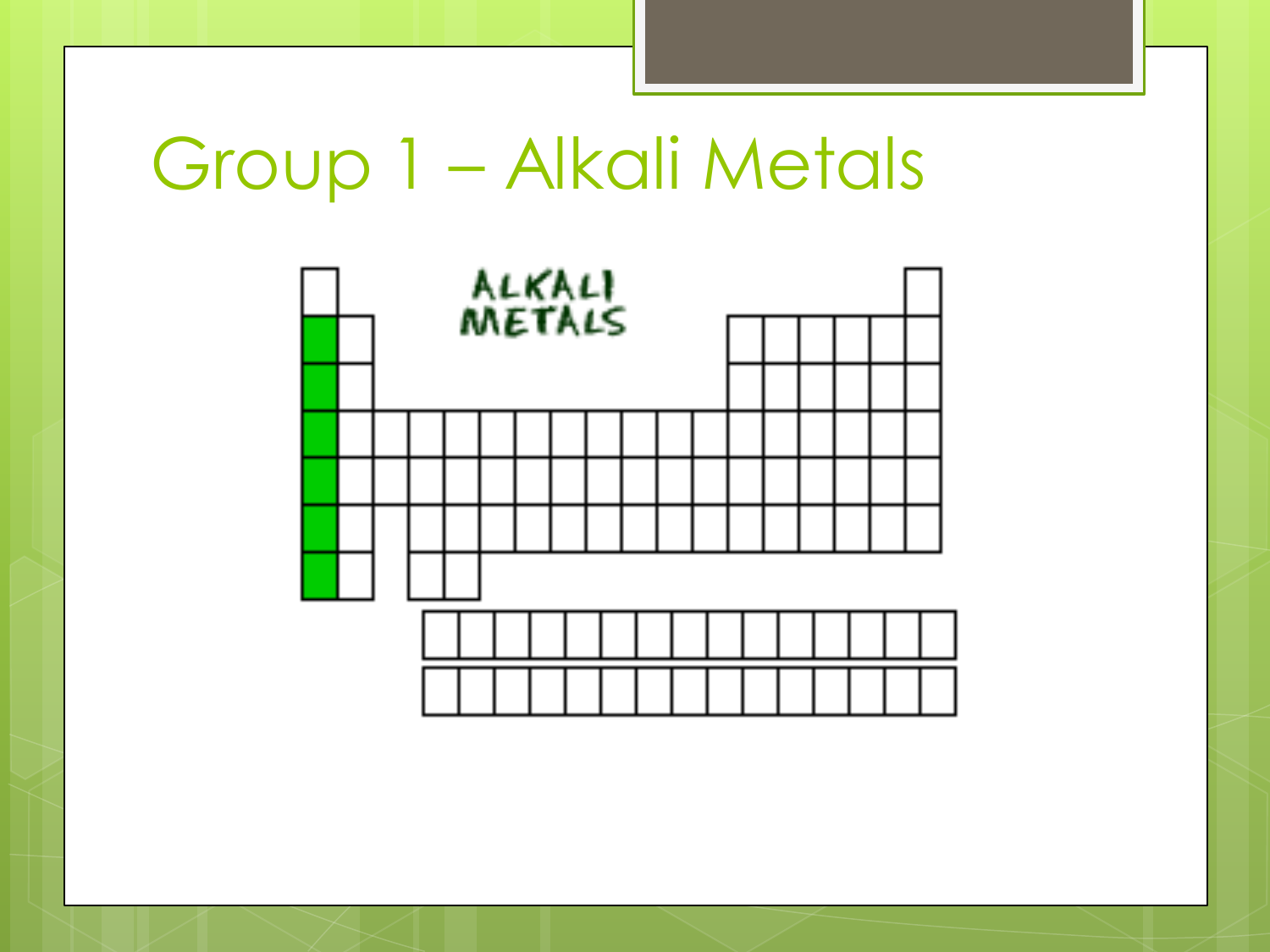| <b>Chemical</b><br><b>Group or</b><br>Family | Valence<br><b>Electrons</b> | <b>Common</b><br><b>Physical</b><br><b>Properties</b> | <b>Common</b><br><b>Chemical</b><br><b>Properties</b>                    |
|----------------------------------------------|-----------------------------|-------------------------------------------------------|--------------------------------------------------------------------------|
| Group                                        |                             | -solids<br>-shiny                                     | -Extremely<br>reactive<br>-React with                                    |
| <b>Alkali</b><br><b>Metals</b>               |                             | silvery<br>colour<br>-soft                            | water to<br>produce<br>hydrogen gas<br>-Found in                         |
| (Li, Na, K,<br>Rb, Cs,<br>Fr)                |                             | metals                                                | nature only<br>as<br>compounds<br>-Lose 1<br>electron<br>$form + 1 ions$ |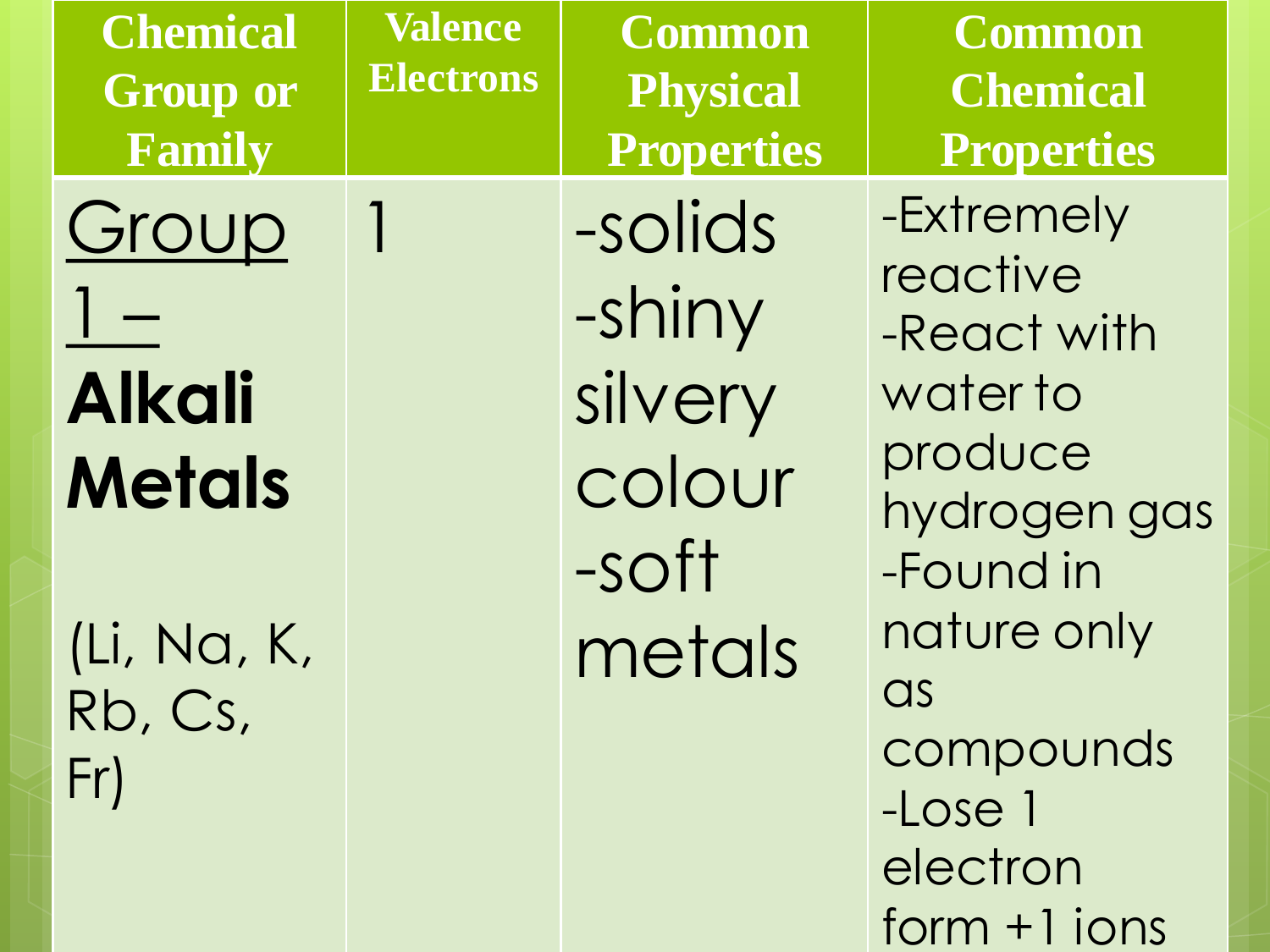### Reactivity of Alkali Metals Video

#### https://www.youtube.com/watc h?v=uixxJtJPVXk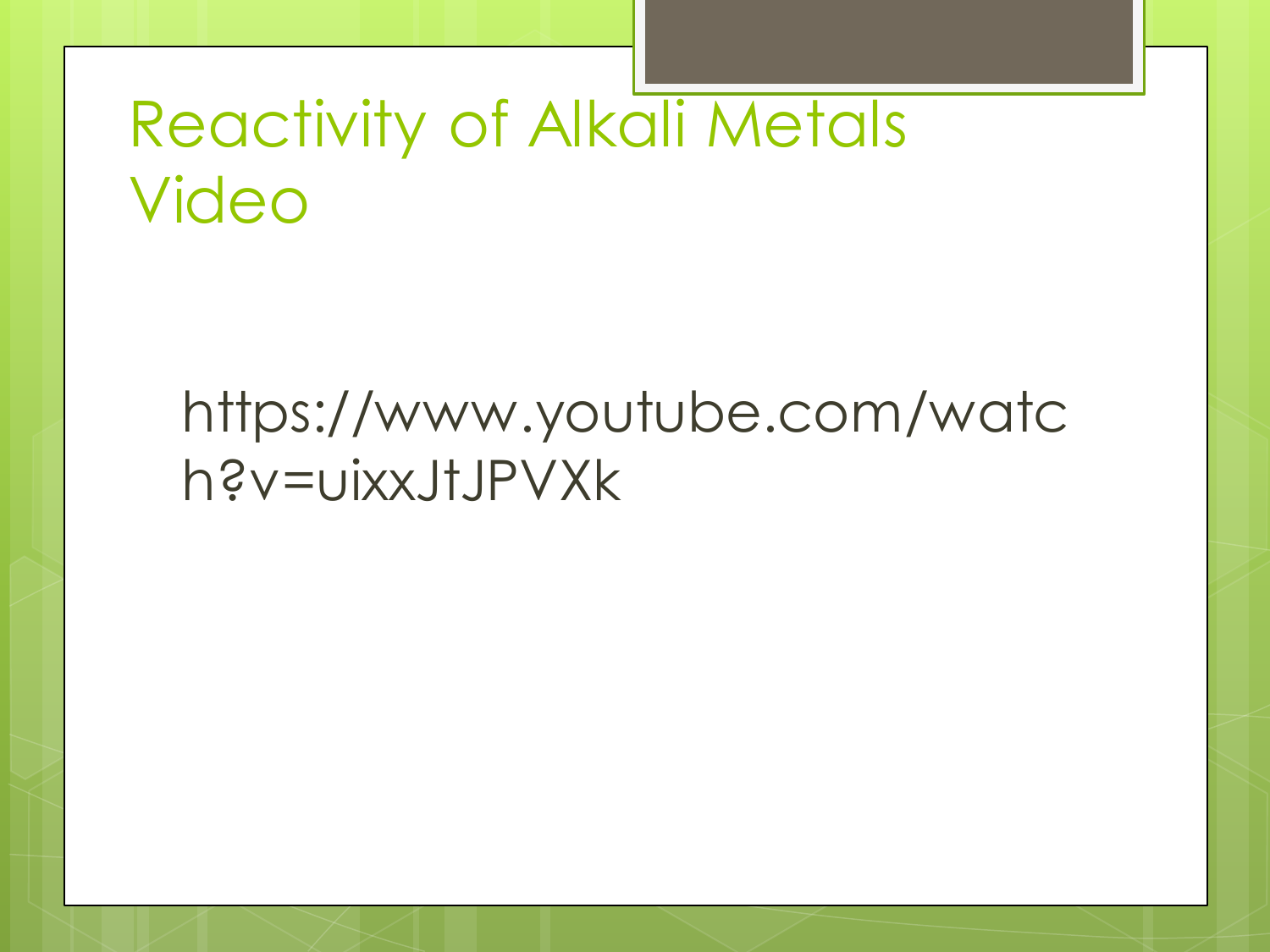### Group 2 – Alkaline Earth **Metals**

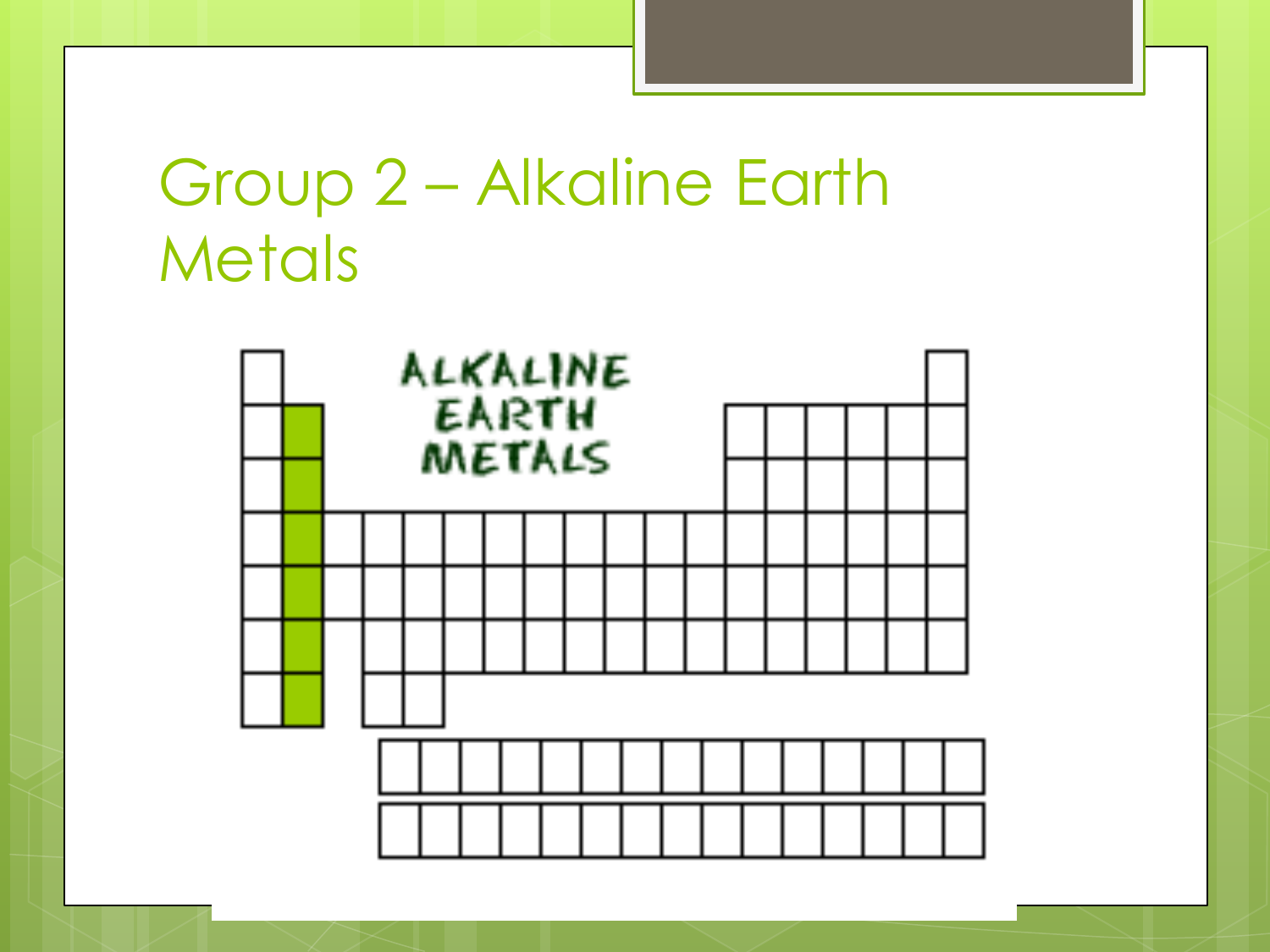| <b>Chemical</b><br><b>Group or</b><br>Family                                                        | <b>Valence</b><br><b>Electrons</b> | <b>Common</b><br><b>Physical</b><br><b>Properties</b> | <b>Common</b><br><b>Chemical</b><br><b>Properties</b>                                                        |
|-----------------------------------------------------------------------------------------------------|------------------------------------|-------------------------------------------------------|--------------------------------------------------------------------------------------------------------------|
| Group<br>$2-$<br><b>Alkaline</b><br><b>Earth</b><br><b>Metals</b><br>(Be, Mg,<br>Ca, Sr,<br>Ba, Ra) | $\overline{2}$                     | -solids<br>-metals<br>-more<br>dense<br>than<br>group | -Very<br>reactive<br>-Found in<br>nature only<br>as<br>compounds<br>$-Lose2$<br>electrons<br>$form + 2 ions$ |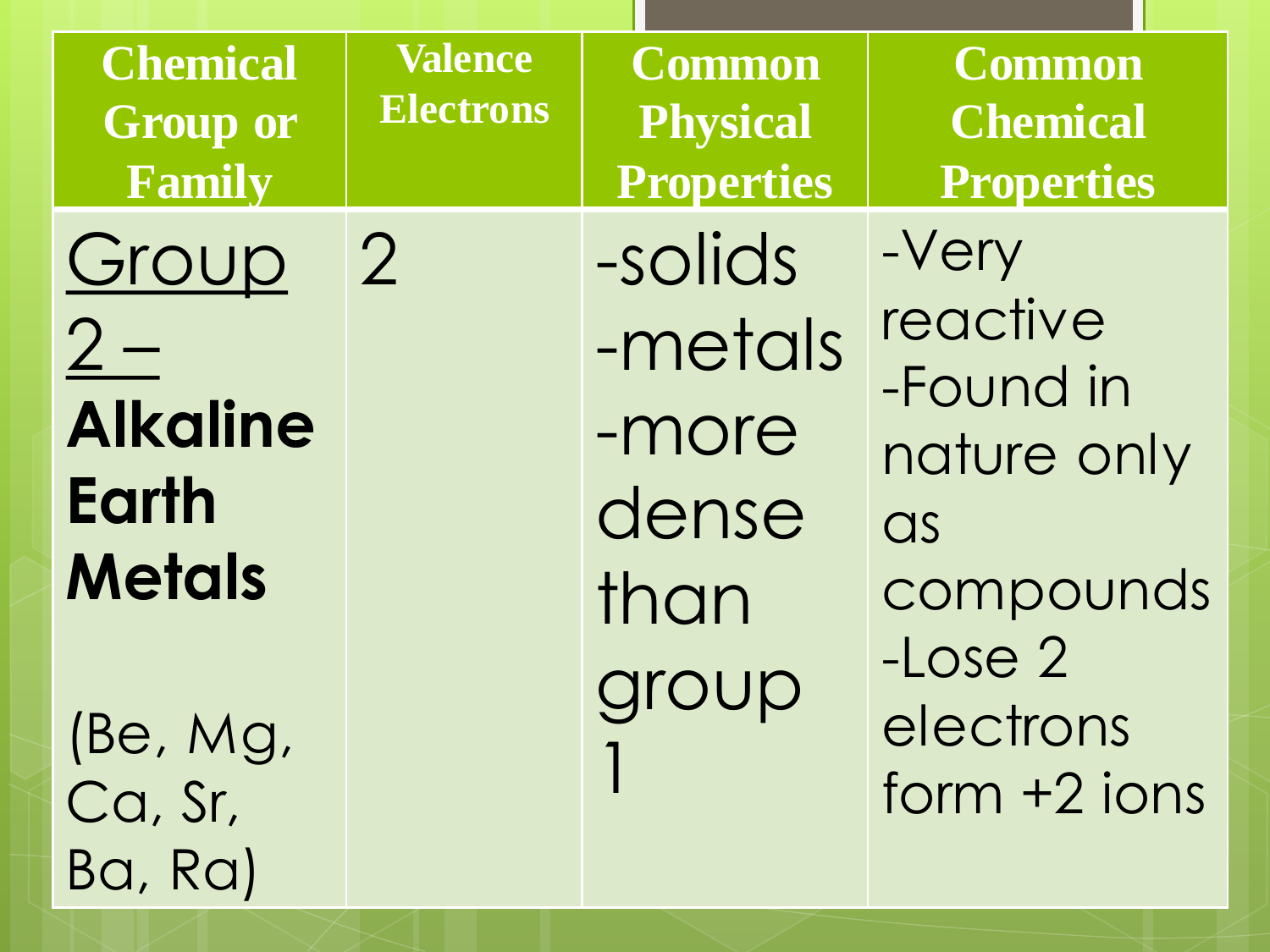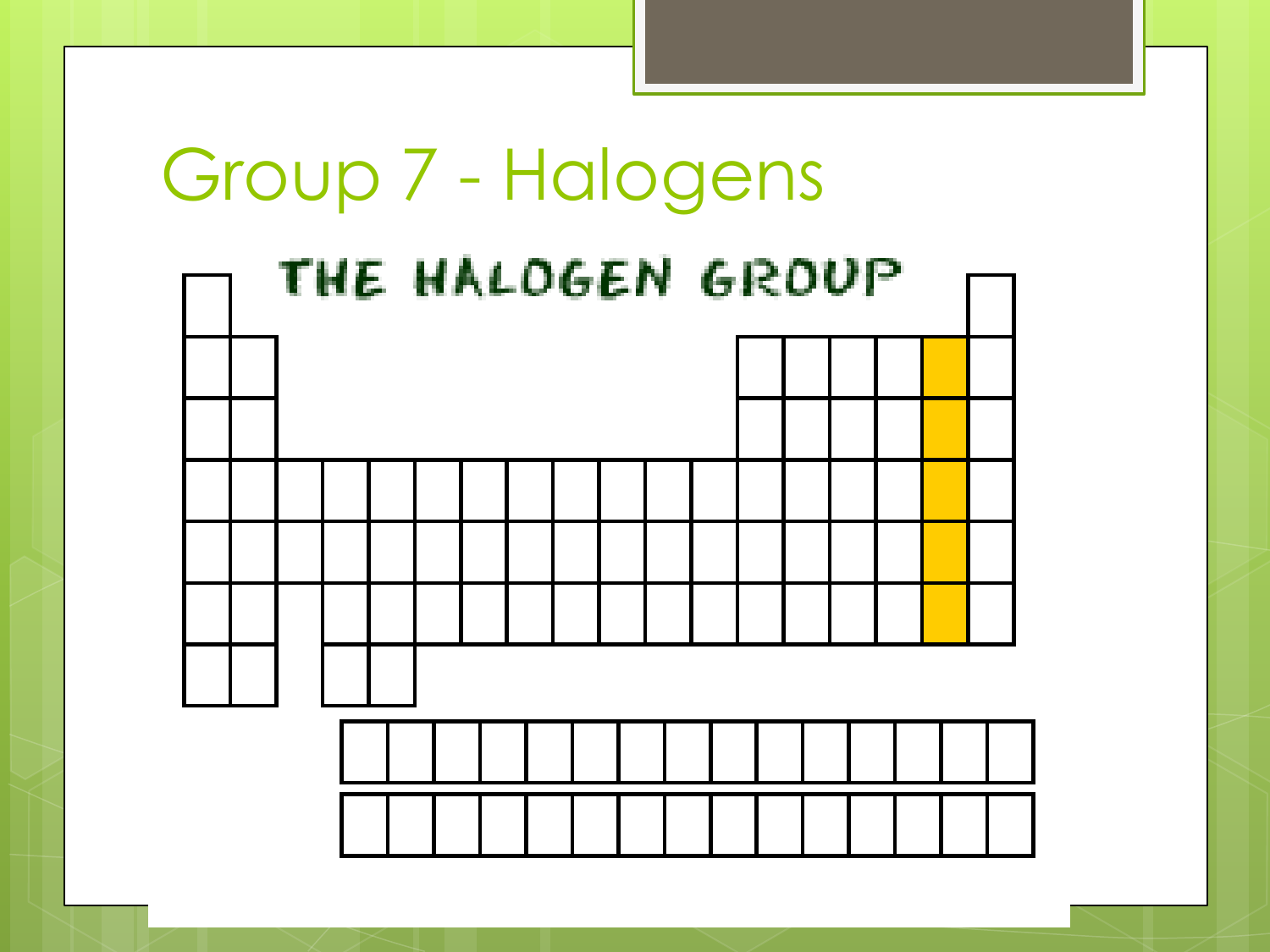| <b>Chemical</b><br><b>Group or</b><br>Family | <b>Valence</b><br><b>Electrons</b> | <b>Common</b><br><b>Physical</b><br><b>Properties</b>                                                                            | <b>Common</b><br><b>Chemical</b><br><b>Properties</b>                                     |
|----------------------------------------------|------------------------------------|----------------------------------------------------------------------------------------------------------------------------------|-------------------------------------------------------------------------------------------|
| Group<br><b>Halogens</b>                     | $\overline{\phantom{a}}$           | -Nonmetals<br>$-F$ - yellow<br>gas                                                                                               | -Extremely<br>Reactive<br>-Very<br>Corrosive                                              |
| (F, CI, Br,<br>I, As                         |                                    | -CI - yellow-<br>green gas<br>$-Br$ - $red-$<br>brown liquid<br>-iodine -<br>violet/black<br>solid<br>-astatine -<br>radioactive | -Found in<br>nature only<br>as<br>compounds<br>-gains 1<br>electron<br>to form -1<br>ions |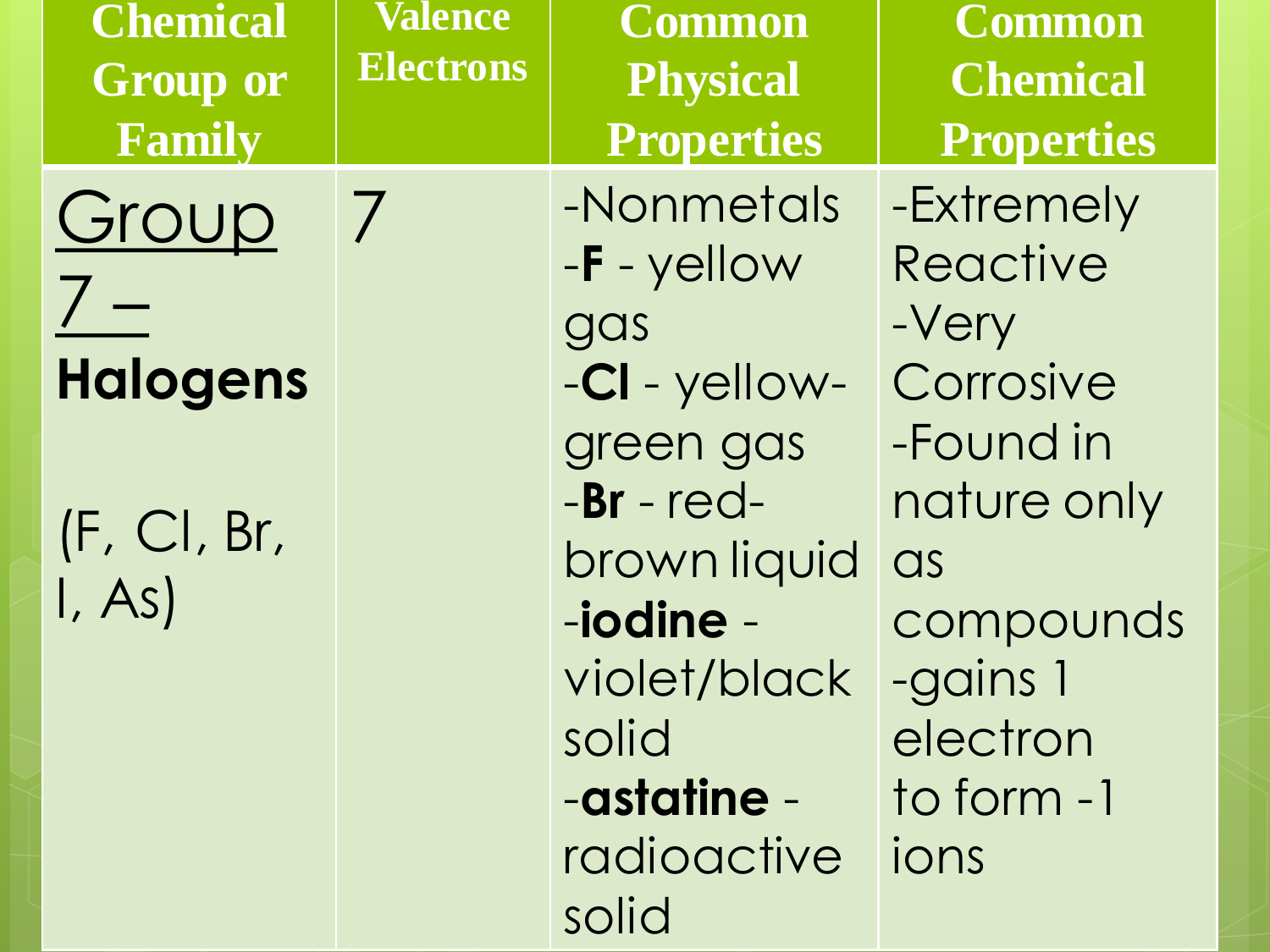#### Group 8 – Noble Gases

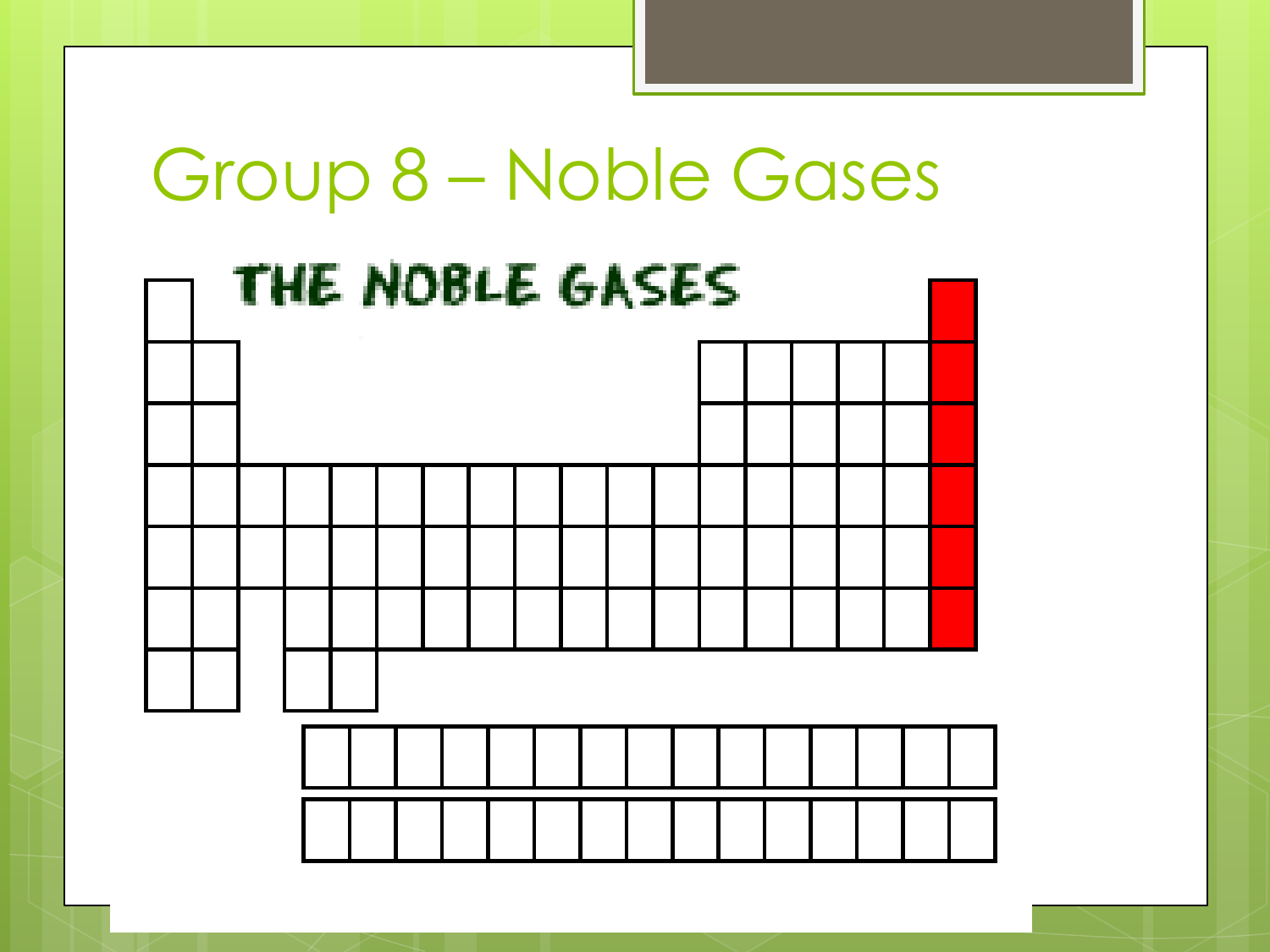| <b>Chemical</b><br><b>Group or</b><br>Family | <b>Valence</b><br><b>Electrons</b> | <b>Common</b><br><b>Physical</b><br><b>Properties</b>                                      | <b>Common</b><br><b>Chemical</b><br><b>Properties</b>                                                            |
|----------------------------------------------|------------------------------------|--------------------------------------------------------------------------------------------|------------------------------------------------------------------------------------------------------------------|
| Group 8 8<br>- Noble                         |                                    | -Nonmetals<br>-Gases at<br>room                                                            | -Very stable<br>-Unreactive<br>because of                                                                        |
| Gases<br>(He, Ne,<br>Ar, Kr, Xe,<br>Rn)      |                                    | temperature<br>-Odourless,<br>colourless,<br>tasteless<br>-stable<br>electron<br>structure | full outer shell<br>electrons.<br>-Almost<br>never<br>combine<br>with other<br>elements.<br>-Do not<br>gain/lose |

electrons.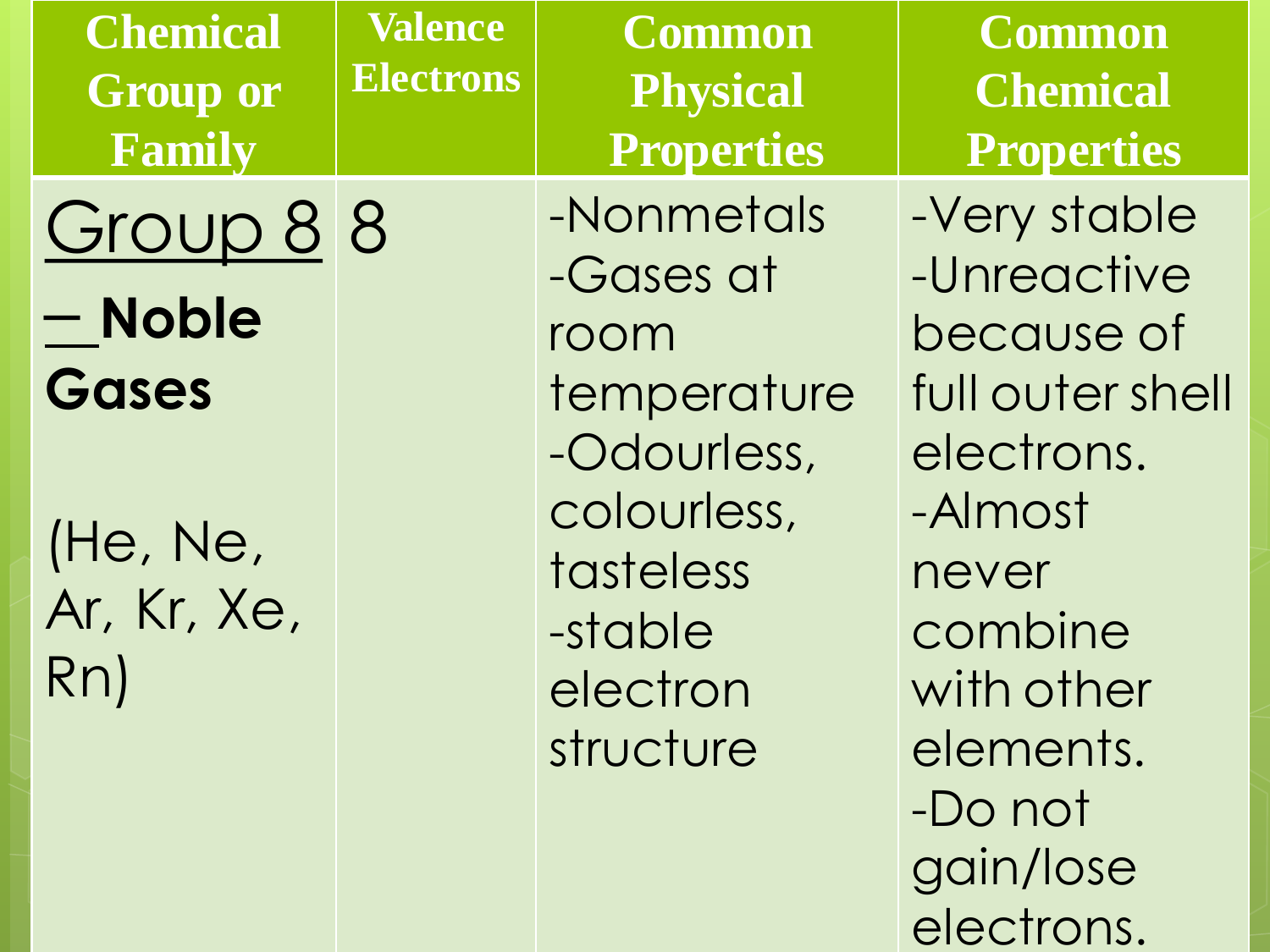#### Other Groups **Transition Metals**

**o** The sunken block between groups 2 and 3.

#### **Lanthanides and Actinides**

- **o** Removed and found at the bottom of the periodic table.
- Lanthanides are elements 57-70
- Actinides are elements 89-102
- **o** All very rare.

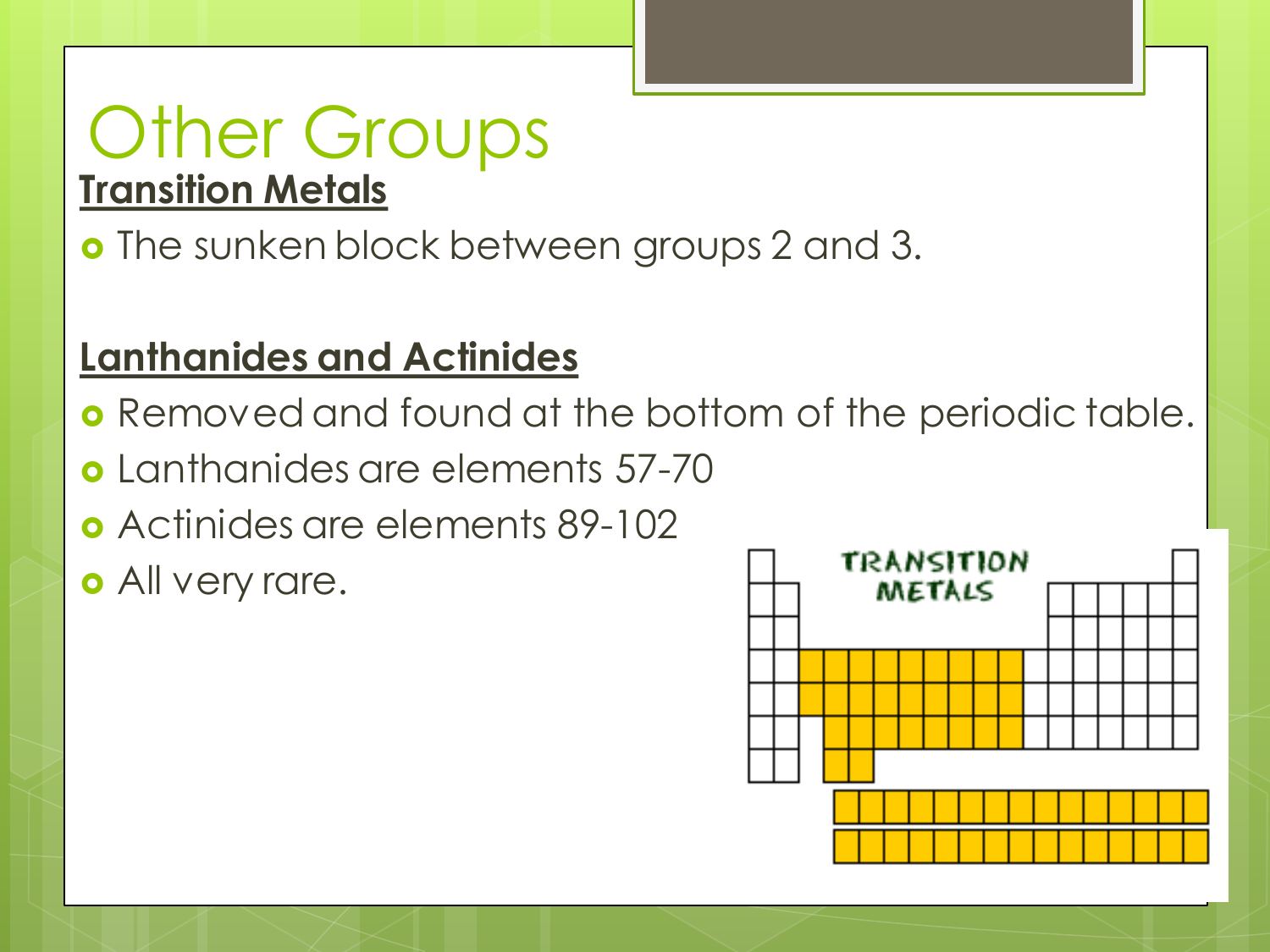## Facts

**o** Elements 1-92 are naturally occurring.

- Elements 93-102 are man made.
- o Hydrogen is the misfit. Like the alkali metals it has 1 electron in its outermost shell, but has little else in common with this group.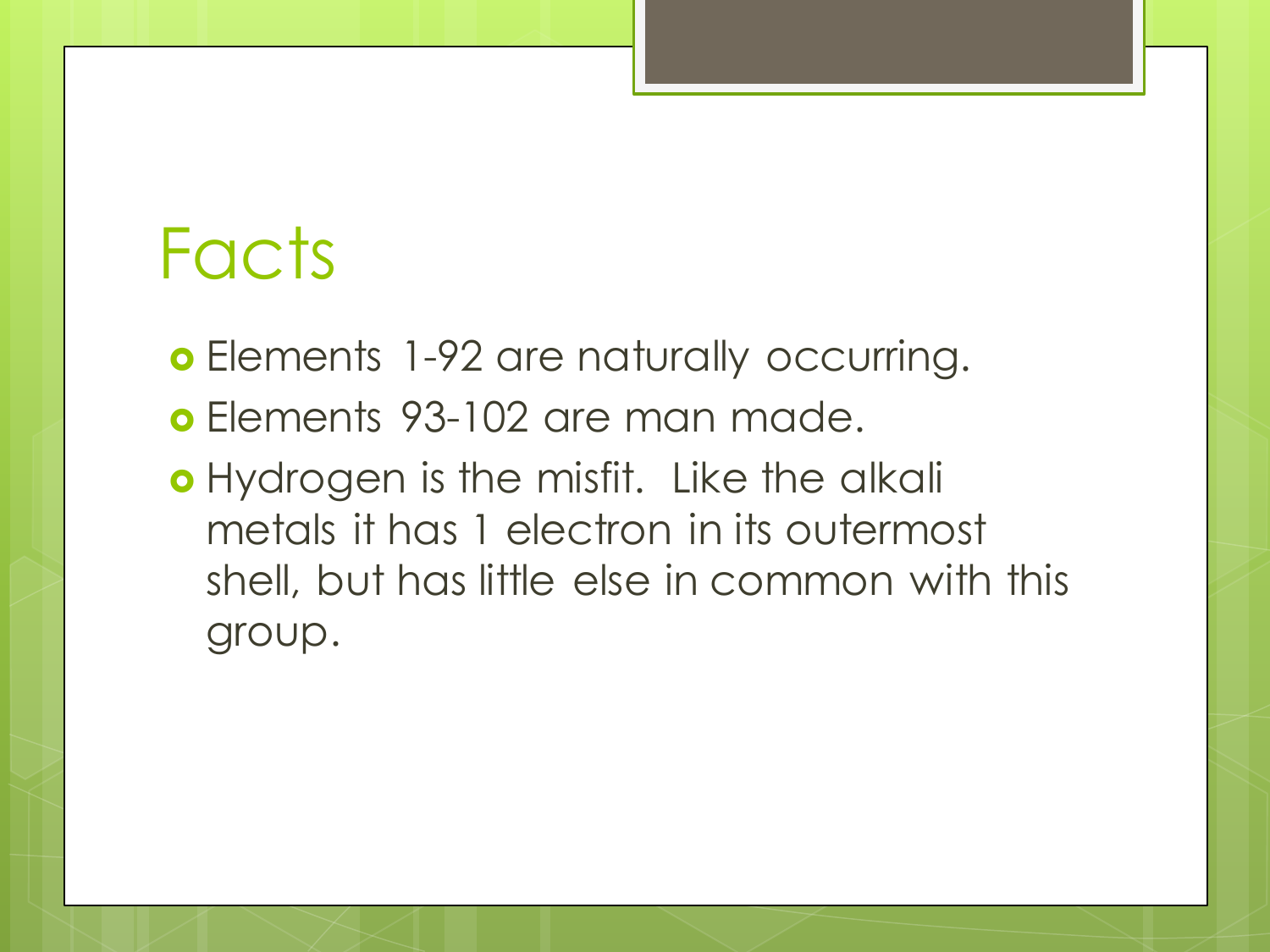# Periodic Table Song!

 https://www.youtube.com/watch?v=VgV QKCcfwnU